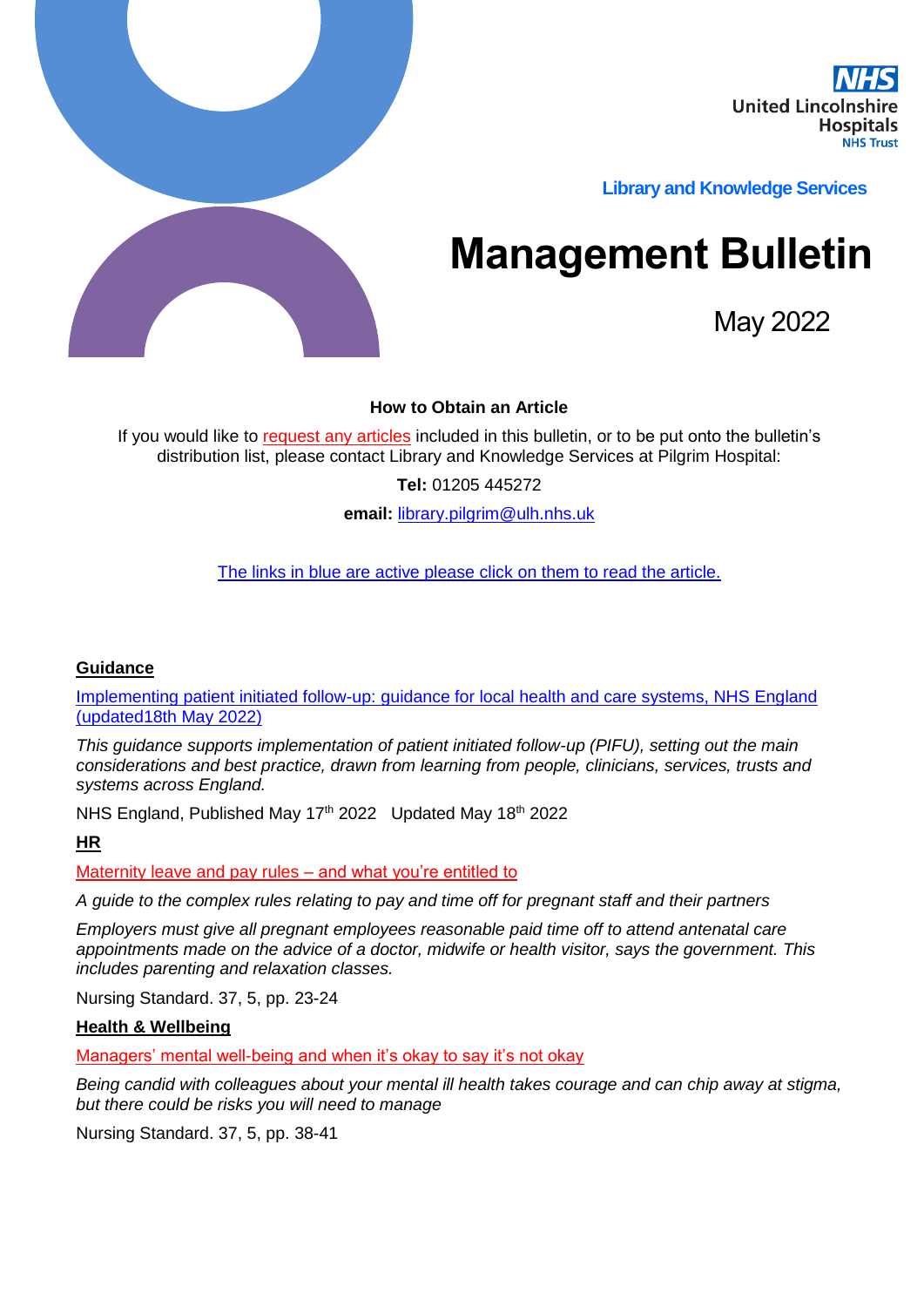

## **Integrated Care**

#### [The Health and Care Act:](https://www.kingsfund.org.uk/publications/health-and-care-act-key-questions) six key questions

*The Health and Care Act, which introduces significant reforms to the organisation and delivery of health are care services in England, received Royal Assent in April 2022. In this long read, we explain what the changes brought in by the Act mean in practice.* The King's Fund, May  $17<sup>th</sup>$  2022

## **Leadership**

Current evidence on organisational learning from patients complaints

*This review identifies, appraises and synthesises published data on how health care organisations demonstrate learning from patient complaints, including the barriers experienced* Nursing Times, 118 No. 4 pp. 35-40

## **Patient Safety**

The chasm between theory and practice in NHS complaint handling *John Tingle, Lecturer in Law, Birmingham Law School, University of Birmingham, discusses several reports on NHS complaint handling* British Journal of Nursing 31, No. 9 pp. 510-512

## **Quality Improvement**

Impact of COVID-19 on Surgical Service Provision, Medical Staffing and Training at a Large Acute NHS Trust in the United Kingdom

*The BHRUT General Surgery Department has successfully implemented a system to work through the pandemic to minimise its effects on surgical provisions. This template can act as a guide to nationwide hospitals if ever faced again with a similar challenge.*

Patient Safety & Quality Improvement Journal, 10 (1) pp. 35-40

## **Workforce**

Pandemic lessons: gauging how NHS staff work now

*A discussion to discover how the pandemic has changed perceptions of hospital workspace, and how we can start to implement change both in physical space and cultural views of hospital roles.* Health estate journal, 76 (5) pp. 58-61 May 2022

The importance of management's response to staff speaking up in the healthcare setting

*Melika Ghorbankhani and Aled Jones highlight the role of the 'recipient' of concerns raised by healthcare staff, and discuss ways that managers can create a culture of psychological safety that promotes speaking up.*

British Journal of Healthcare Management 28, No. 5 pp. 108-111

Applying the employee value proposition to emergency medicine

*Jonathan Matthews explains how the employee value proposition can improve staff engagement in NHS emergency departments.*

*British Journal of Healthcare* Management 28, No. 5 pp. 146-150